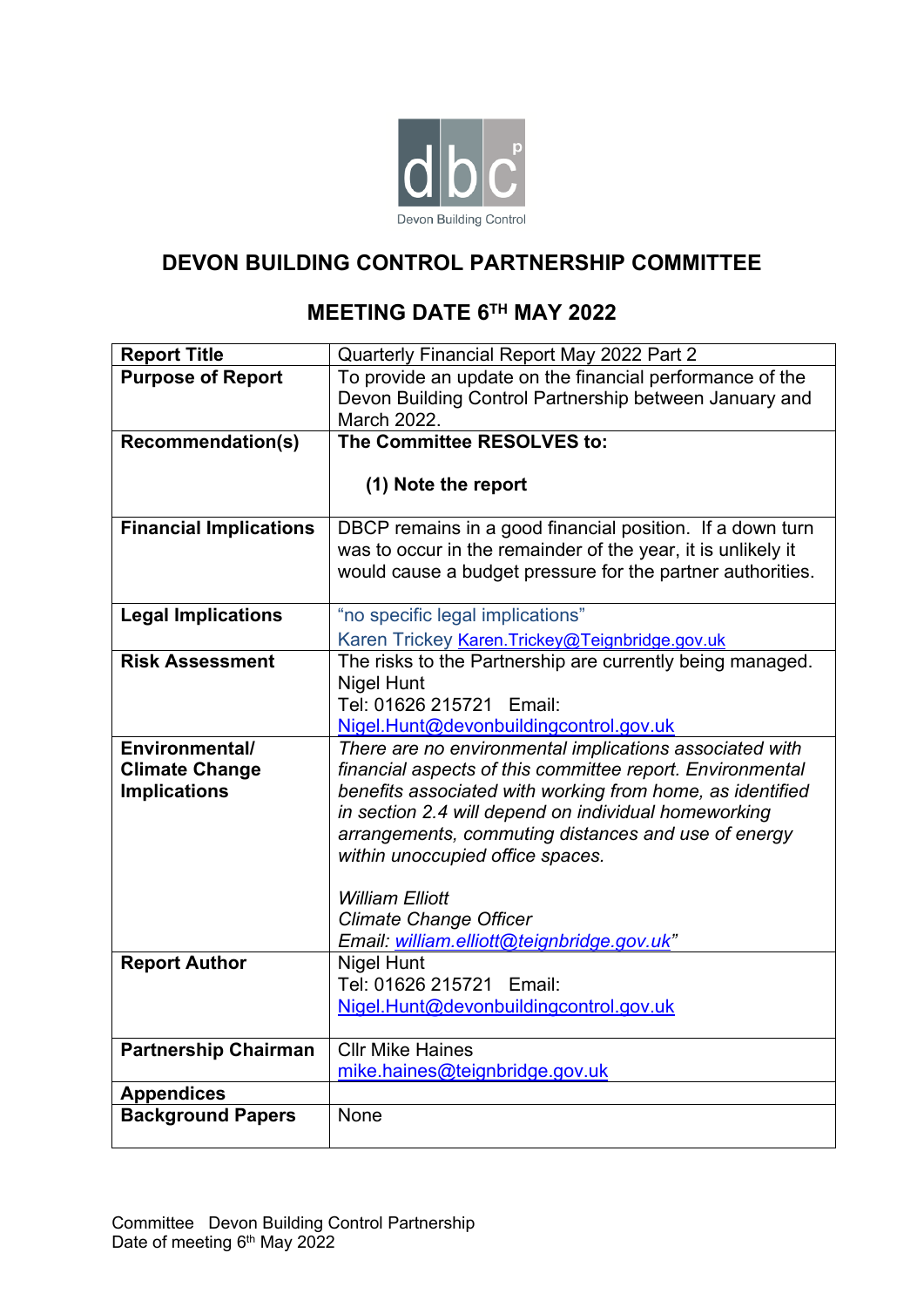## **1. PURPOSE**

Under the partnership agreement effective from April 2017 the responsibilities of the Partnership Committee include the agreement of budgets, monitor performance, approve the statement of accounts and agree any distribution of surpluses/deficits.

## **2. REPORT DETAIL**

## **2.1 Financial**

The full financial monitoring report for Q4 is currently not available due to end of fiscal year closure. However, an indication of income only for Q4 of 2021/22 is below.

| No.   |                  |             |         |                   |            |                   |        |        |
|-------|------------------|-------------|---------|-------------------|------------|-------------------|--------|--------|
| wks   |                  |             | Monthly |                   | Cumulative |                   |        |        |
|       |                  |             | Revised |                   | Revised    |                   |        |        |
| 21/22 |                  | Orig Target | Target  | <b>Actual/Est</b> | Target     | <b>Actual/Est</b> | Target | Actual |
| 5     | April            | 68,331      | 73,210  | 102,323           | 73,210     | 102,323           | 7.0%   | 9.8%   |
| 4     | May              | 89,163      | 95,530  | 95,116            | 168,740    | 197,439           | 16.1%  | 18.9%  |
| 5     | June             | 82,157      | 88,024  | 107,376           | 256,764    | 304,815           | 24.5%  | 29.1%  |
| 4     | July             | 84,048      | 90,050  | 86,824            | 346,814    | 391,639           | 33.1%  | 37.4%  |
| 4     | August           | 96,493      | 103,384 | 77,549            | 450,198    | 469,188           | 43.0%  | 44.8%  |
| 5     | <b>September</b> | 89,315      | 95,692  | 106,631           | 545,890    | 575,819           | 52.1%  | 55.0%  |
| 4     | <b>October</b>   | 81,005      | 86,790  | 65,571            | 632,680    | 641,390           | 60.4%  | 61.2%  |
| 4     | <b>November</b>  | 79,717      | 85,409  | 92,180            | 718,089    | 733,570           | 68.6%  | 70.0%  |
| 5     | <b>December</b>  | 51,234      | 54,893  | 68,824            | 772,982    | 802,395           | 73.8%  | 76.6%  |
| 4     | January          | 91,829      | 98,387  | 115,086           | 871,369    | 917,480           | 83.2%  | 87.6%  |
| 4     | <b>February</b>  | 79,482      | 85,157  | 113,716           | 956,526    | 1,031,197         | 91.3%  | 98.5%  |
| 5     | March            | 84,724      | 90,774  | 90,774            | 1,047,300  | 1,121,971         | 100.0% | 107.1% |
|       |                  |             |         |                   |            |                   | 74,671 | diff   |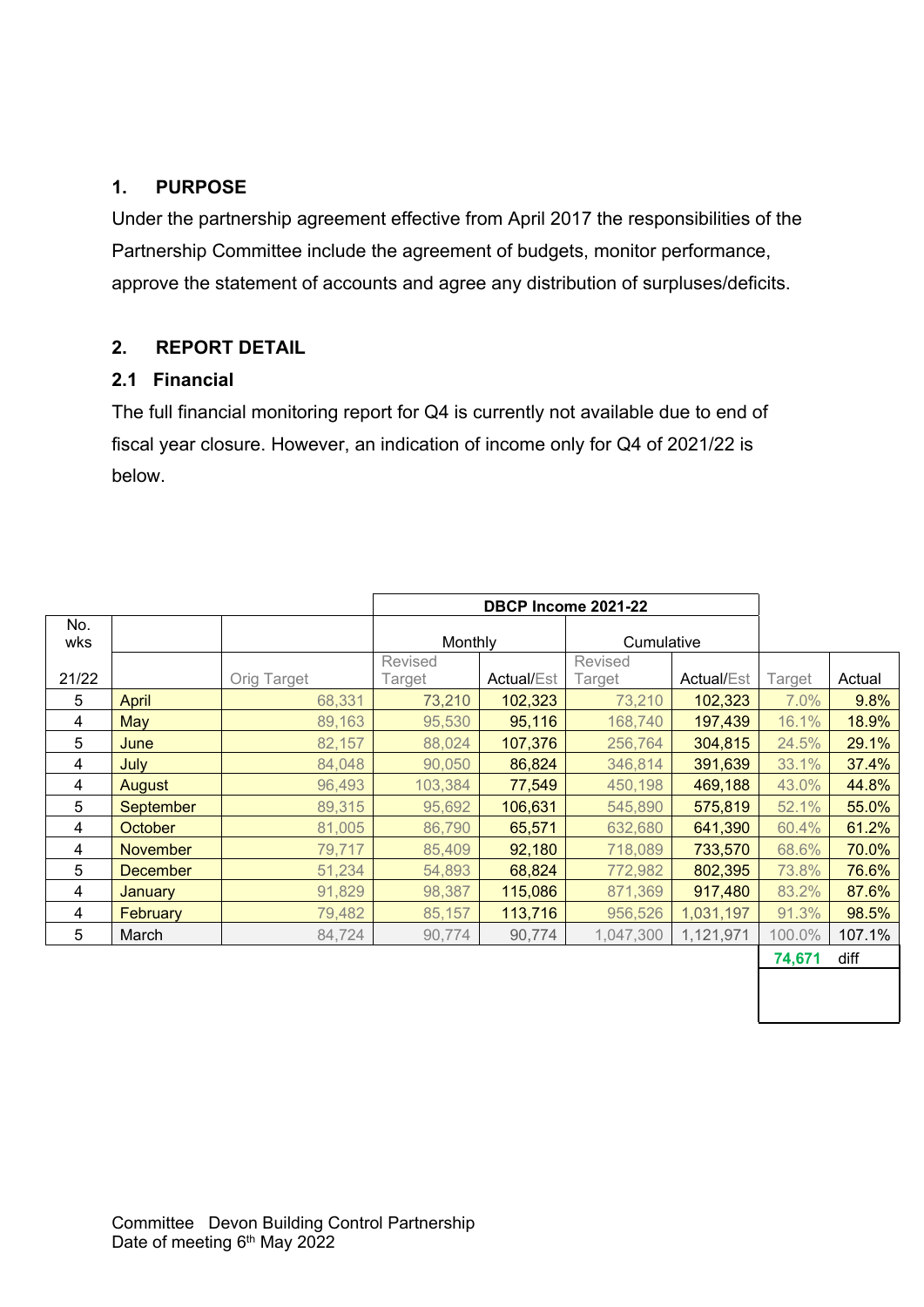|            |           | DBCP Income 2020-21 |           |                |         |            |                                                  |
|------------|-----------|---------------------|-----------|----------------|---------|------------|--------------------------------------------------|
| No.<br>wks |           |                     | Monthly   | Cumulative     |         | % diff     |                                                  |
| 20/21      |           | Actual              | Diff      | Diff<br>Actual |         | on prev yr |                                                  |
| 5          | April     | 54,200              | 48,123    | 54,200         | 48,123  | 88.8%      | Lockdown due to coronavirus<br>outbreak 23/03/20 |
| 4          | May       | 64,990              | 30,127    | 119,190        | 78,250  | 65.7%      |                                                  |
| 4          | June      | 96,894              | 10,482    | 216,084        | 88,731  | 41.1%      |                                                  |
| 5          | July      | 103,071             | $-16,247$ | 319,154        | 72,485  | 22.7%      |                                                  |
| 4          | August    | 99.345              | $-21,796$ | 418,500        | 50,688  | 12.1%      |                                                  |
| 5          | September | 105,422             | 1,209     | 523,922        | 51,897  | 9.9%       |                                                  |
| 4          | October   | 82,221              | $-16,649$ | 606,143        | 35,248  | 5.8%       |                                                  |
| 4          | November  | 82,777              | 9,402     | 688,920        | 44,650  | 6.5%       | 2nd lockdown                                     |
| 5          | December  | 55,622              | 13,202    | 744,542        | 57,853  | 7.8%       |                                                  |
| 4          | January   | 79,624              | 35,462    | 824,166        | 93,314  | 11.3%      | 3rd lockdown                                     |
| 4          | February  | 102,160             | 11,556    | 926,327        | 104,870 | 11.3%      |                                                  |
| 4          | March     | 112,313             | $-21,539$ | 1,038,640      | 83,331  | 8.0%       |                                                  |

### **Monthly Monitoring**

- Building activity continues to be higher than previous years
- Despite some predictions of a downturn there are currently no significant indications of this.
- February was another good month with February's income up **£28,559** on the revised target for the month. Overall income is **£74,671** higher than the revised budget for the year to date. Compared to last year, income is **£104,870** higher on the budget to date. Prior to that January was the best month for income with income up **£16,699** on the revised target for the month.

### **2.2 Legal**

The budget is required to allow the partnership to meet its obligations under the agreement

### **2.3 Risks**

Risks associated with the setting of the budget are that fee income will not be met and the service will not be funded. These risks continue to be adequately managed.